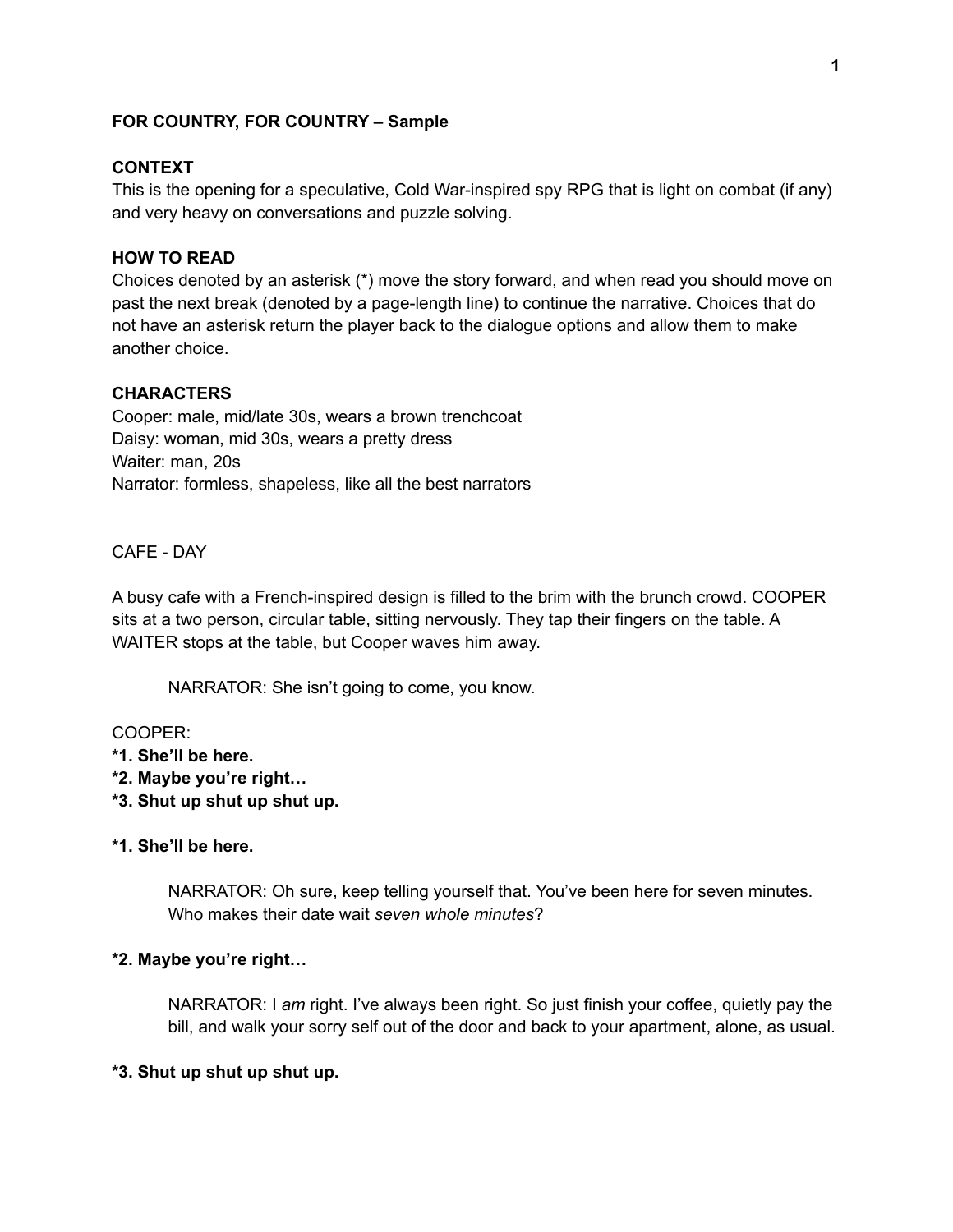NARRATOR: Try as you might, you can never shut me up. I'm always here, right between your dingy little eyes. I've got a cozy home here, and you wouldn't believe the deal I got on it. Rent free, too!

A hurried woman – DAISY – walks into the cafe and sits down across from Cooper. Cooper sits up straight. Daisy fixes her hair.

\_\_\_\_\_\_\_\_\_\_\_\_\_\_\_\_\_\_\_\_\_\_\_\_\_\_\_\_\_\_\_\_\_\_\_\_\_\_\_\_\_\_\_\_\_\_\_\_\_\_\_\_\_\_\_\_\_\_\_\_\_\_\_\_\_\_\_\_\_\_\_\_\_\_\_\_

DAISY: Oh my God, I'm so sorry for making you wait. There was this wreck in the middle of the road and, well, you're not going to believe this, a cow. In the center of the road! Walked leisurely off into the street. I had to wait in the car until they could coax the poor thing to get out of the passing lane. Anyway…

The Waiter comes back around, leans in close to the two of them.

WAITER: Anything I can get you, ma'am?

NARRATOR: The waiter is here. *Again*. He's eying your date. Maybe he thinks he'll slip his number to her on a napkin. He's better than you, so much better than you. Don't you agree? Certainly nicer looking. Younger. You should say something.

DAISY: Oh, just a coffee please. With a pinch of milk.

WAITER: Excellent. (turns to Cooper) And you?

## COOPER

**\*1. [CHARISMA CHECK] Do you have an IV drip on hand? Just pump that sweet caffeine into my veins, baby.**

**\*2. Another black coffee for me.**

**\*3. [INTIMIDATION CHECK] Back off, buddy.**

**\*4. Stay silent.**

**\*1. [CHARISMA CHECK] Do you have an IV drip on hand? Just pump that sweet caffeine into my veins, baby.**

WAITER: (sighs) Of course.

[CHECK PASSED] DAISY: (giggles)

[CHECK FAILED] DAISY: Hmm…

NARRATOR: What a joke! Look over there, on the community board: a flier! For an open microphone night. You can bring your comedy act to the masses!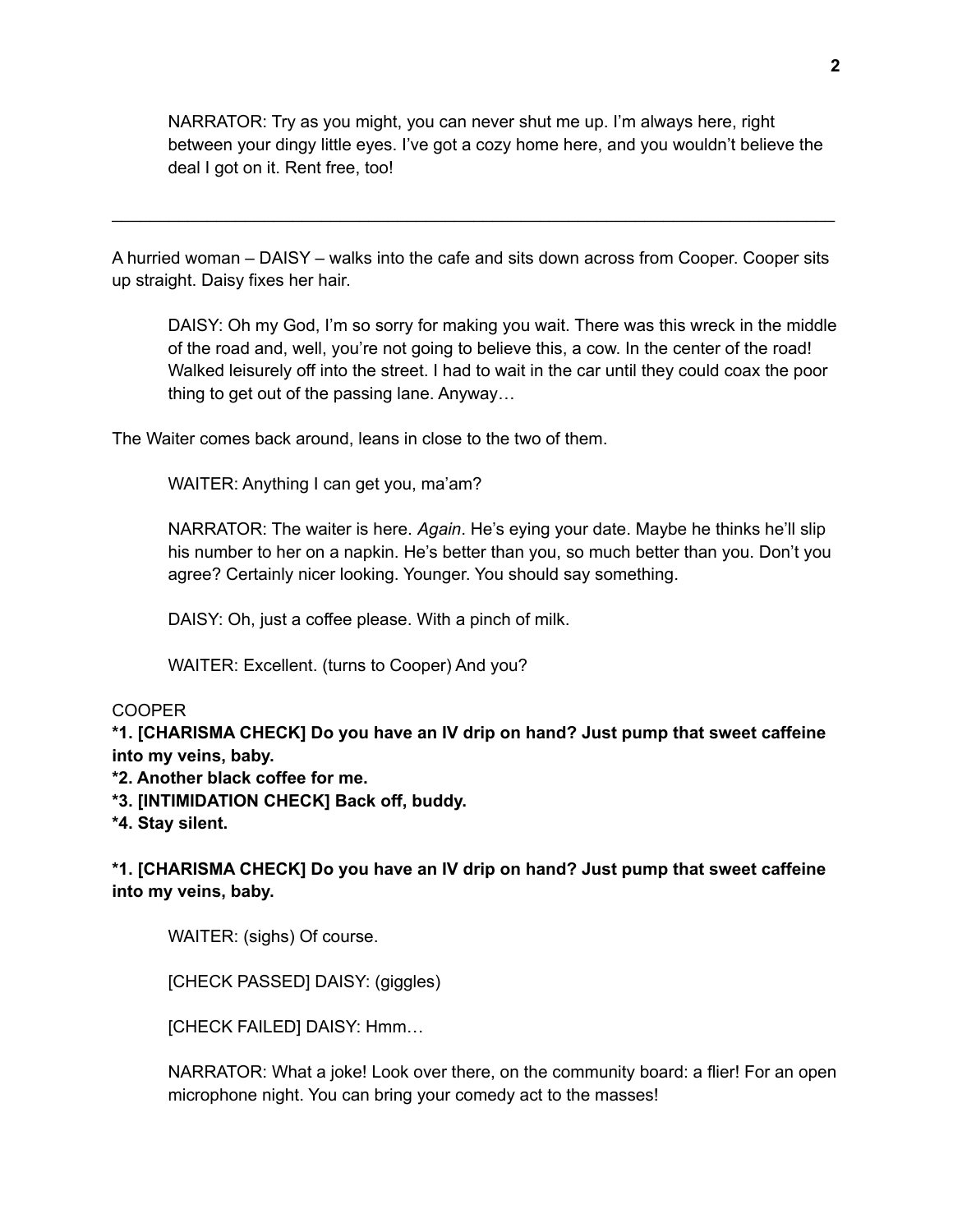## **\*2. Another black coffee for me.**

WAITER: Right away.

DAISY: I can never go the full black. It's too... I don't know, I just don't like the way it makes my mouth feel. Like burnt paper on my tongue.

NARRATOR: You should be offended. Black coffee is the drink of artists, of poets, of cigarette smokers and deep souls and sad people. You're at least one of those, aren't you?

## **\*3. [INTIMIDATION CHECK] Back off, buddy.**

WAITER: Excuse me?

DAISY: (whispering) What are you doing?

NARRATOR: Yes, what are you doing?

[CHECK PASSED] WAITER: I'll, uh, just go get that order, then.

[CHECK FAILED] NARRATOR: Nice one. *Really* scared the pants off of him. Look at him, he's *smirking*. Eying you up. He thought you weak before and now he knows, definitely for sure, that you're just a bag of nothing meat.

DAISY: Are you the type that doesn't tip? My sister was a waitress, you know. Hard job, that.

NARRATOR: Tell her "Sure, I tip", and tell him "Here's a tip: get a better job!" when he returns. It'll make her day! Everyone will laugh!

\_\_\_\_\_\_\_\_\_\_\_\_\_\_\_\_\_\_\_\_\_\_\_\_\_\_\_\_\_\_\_\_\_\_\_\_\_\_\_\_\_\_\_\_\_\_\_\_\_\_\_\_\_\_\_\_\_\_\_\_\_\_\_\_\_\_\_\_\_\_\_\_\_\_\_\_

#### **\*4. Stay silent.**

NARRATOR: Tongue tied? The date just started, mate!

The waiter walks away.

DAISY: Anyway… again, apologies for the wait. I hope I didn't keep you long. Uhm, your dating pamphlet I found at the rec center said you worked in Propaganda?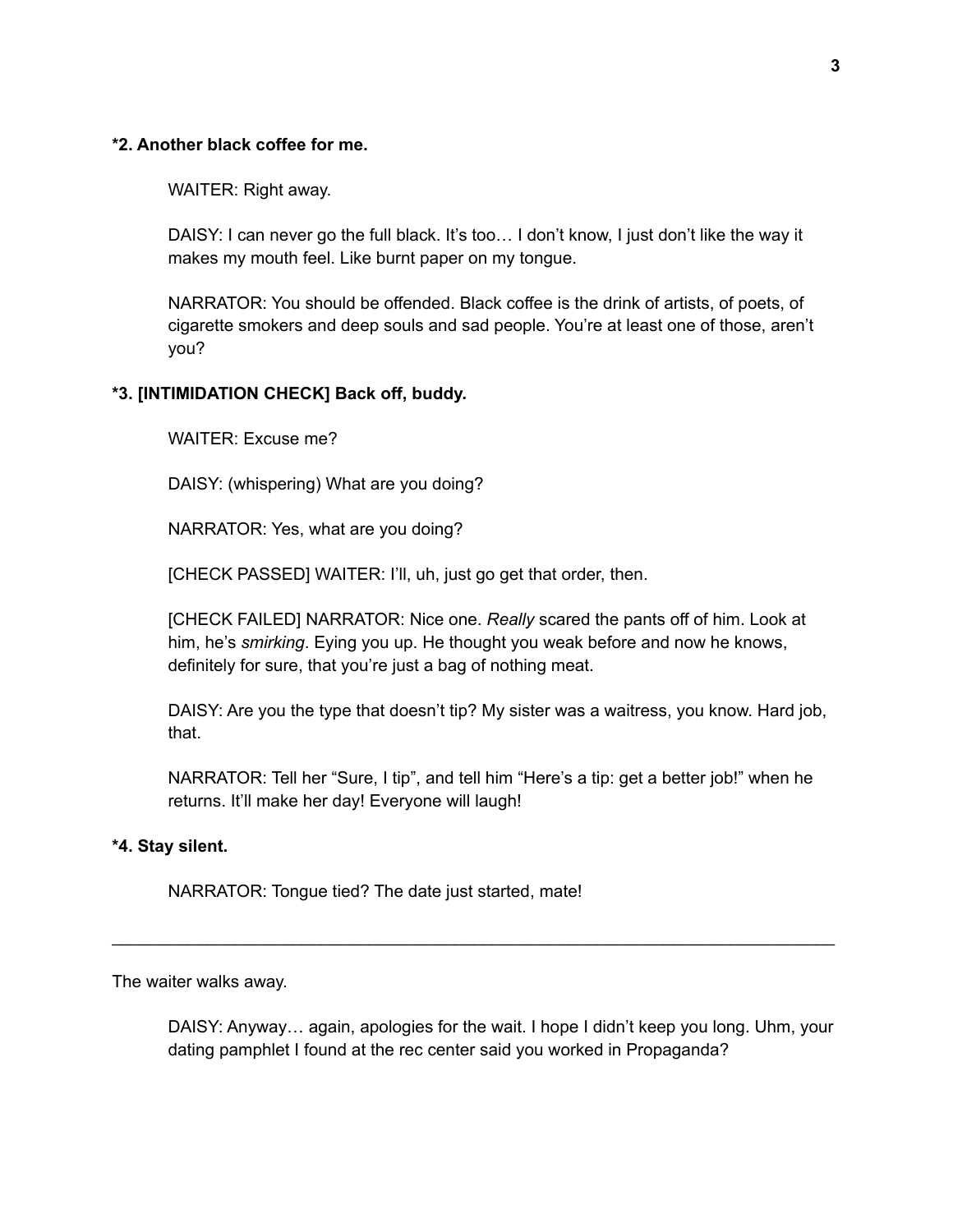NARRATOR: There it is. The shaking in your brain, the flutter of your heart. The questions begin, the ones into who you are. Oh, she wants to know *everything*. The monster of the week is Anxiety, and it's ready to pounce, right there over your shoulder, breathing in deep. It wants to devour you.

## COOPER

- **1. You found it at the rec center?**
- **\*2. Yes. For the State. I make \*posters\*.**

## **1. You found it at the rec center?**

DAISY: I go there sometimes to play quickball with some girlfriends. They've got this nice little table with a lot of community callouts. Yours was sitting in the "eligible dates'' bowl and I just reached in and pulled out the first one I grabbed.

NARRATOR: Oof. That's got to hurt, doesn't it. Anxiety has been killed, its neck snapped in the jaws of another, much bigger and deadlier monster, and this one calls itself Awkward.

DAISY: Oh, I don't mean to sound like I didn't find your pamphlet interesting. I would've put it back and tried again if I didn't think you weren't.

NARRATOR: Does she think that's somehow better?

DAISY: (clears her throat) But it said you work in Propaganda? That sounds interesting.

# **\*2. Yes. For the State. I make** *posters***.**

NARRATOR: There are great and important people in all of the mythologies of the world, monotheistic and polytheistic alike, and in all of those stories, there is at least one figure – be they mortal, demigod, or god – who is so utterly self-deprecating that the other gods find them completely annoying and subject them to a life of torture for being so self-deprecating. Were the storytellers to mythologize this very moment, that person would be you.

DAISY: Posters?

NARRATOR: Yes, posters? Do you make them with crayon, glue, and glitter? Might as well tell her your coworkers are preschoolers.

\_\_\_\_\_\_\_\_\_\_\_\_\_\_\_\_\_\_\_\_\_\_\_\_\_\_\_\_\_\_\_\_\_\_\_\_\_\_\_\_\_\_\_\_\_\_\_\_\_\_\_\_\_\_\_\_\_\_\_\_\_\_\_\_\_\_\_\_\_\_\_\_\_\_\_\_

## COOPER

**1. My coworkers are preschoolers.**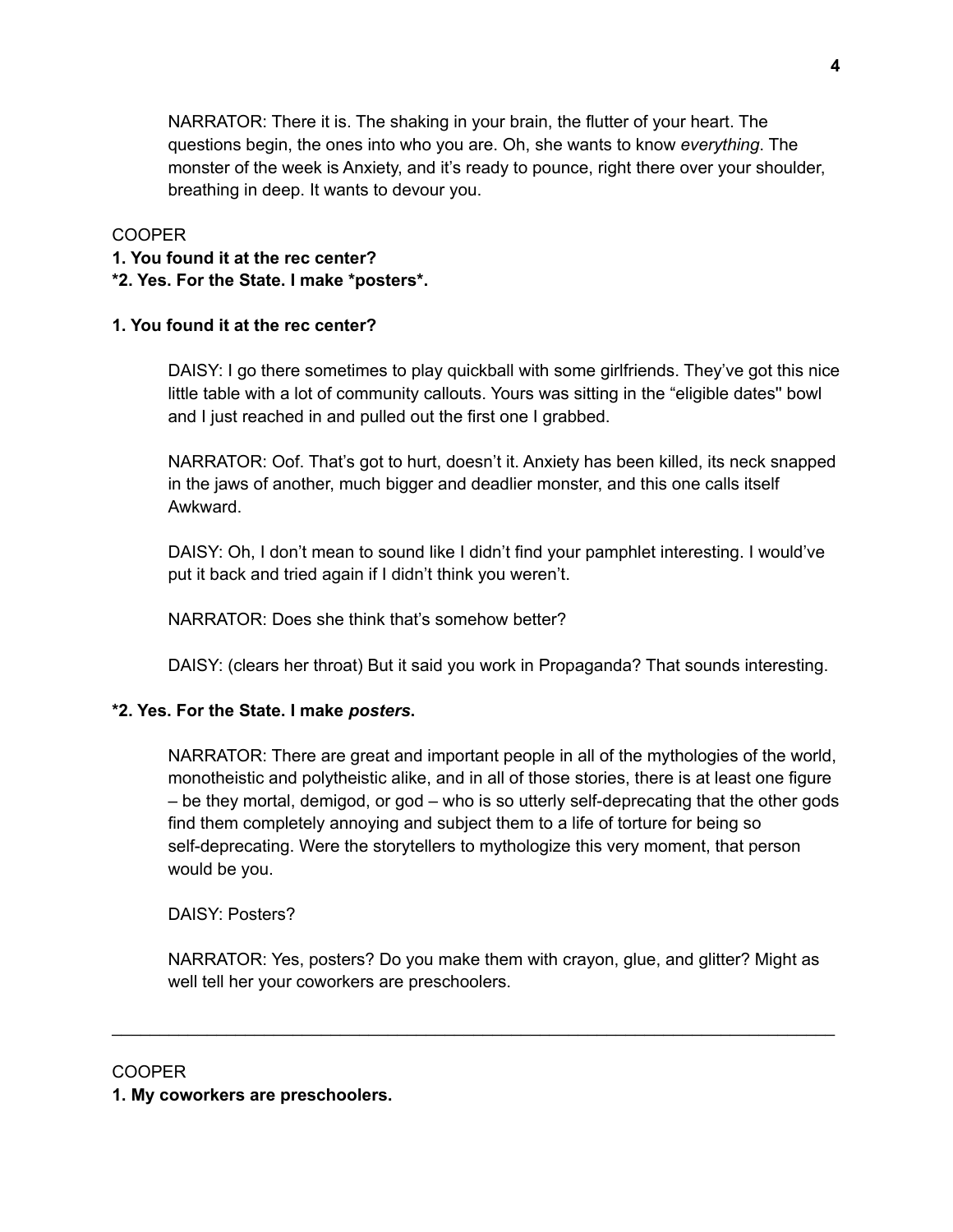## **\*2. I make them for the war. For recruiting.**

#### **1. My coworkers are preschoolers.**

NARRATOR: You say that with such conviction, with everything in your gut, which is filled with coffee and sadness at this point, so much so that Daisy believes you for the briefest of moments. You think yourself the funniest person in the entire world.

DAISY: (laughs) Oh, that's good. That's really good.

NARRATOR: Somewhere in the city, a preschooler gives his mommy another drawing of yet another crayon-colored version of his family, another surrealist version of his house, and the mommy, tired beyond all of their years put together, puts it on the fridge with all of the others.

## **\*2. I make them for the war. For recruiting.**

DAISY: Oh… OH! That's you? I think I saw your work around the corner. The one with the soldier holding up the flag. 'Our Flag, Our Way of Life'? That one? I found the colors on that one to be incredibly inspiring. Very bold. (sighs) I've always wanted to be an artist.

NARRATOR: Oh, your traditional "want to be" artist, eh? If you had a single cent every time a "want to be" artist said they wanted to be an artist, you'd have amassed enough in your coffers to trademark the phrase "I've always wanted to be an artist!", and sue the lot of them.

DAISY: It's just… I don't know. Real life gets in the way, I guess. I work at a telephone company, working the boards. I don't get a lot of time to get creative.

Just then, the doors to the cafe open. In steps a tiny man wearing a suit and a tall, lanky and scary robotic guard. This is Commissioner Havert and his personal bodyguard: the aptly named Havert-Bot.

The others in the cafe, including the waiter, fast-walk to the exit. Daisy looks behind her and then back to Cooper.

NARRATOR: Oh, nice timing. Your wonderful, *very* scary boss is here. Everyone knows who he is. He's on some of the posters you've designed. Scary, scary Commissioner Kristoph Havert, Department of Truth. A wonderfully nasty man. Your date has put two and two together, hasn't she. If she's smart, she'll exit with the rest of them. It wasn't going to work out anyway.